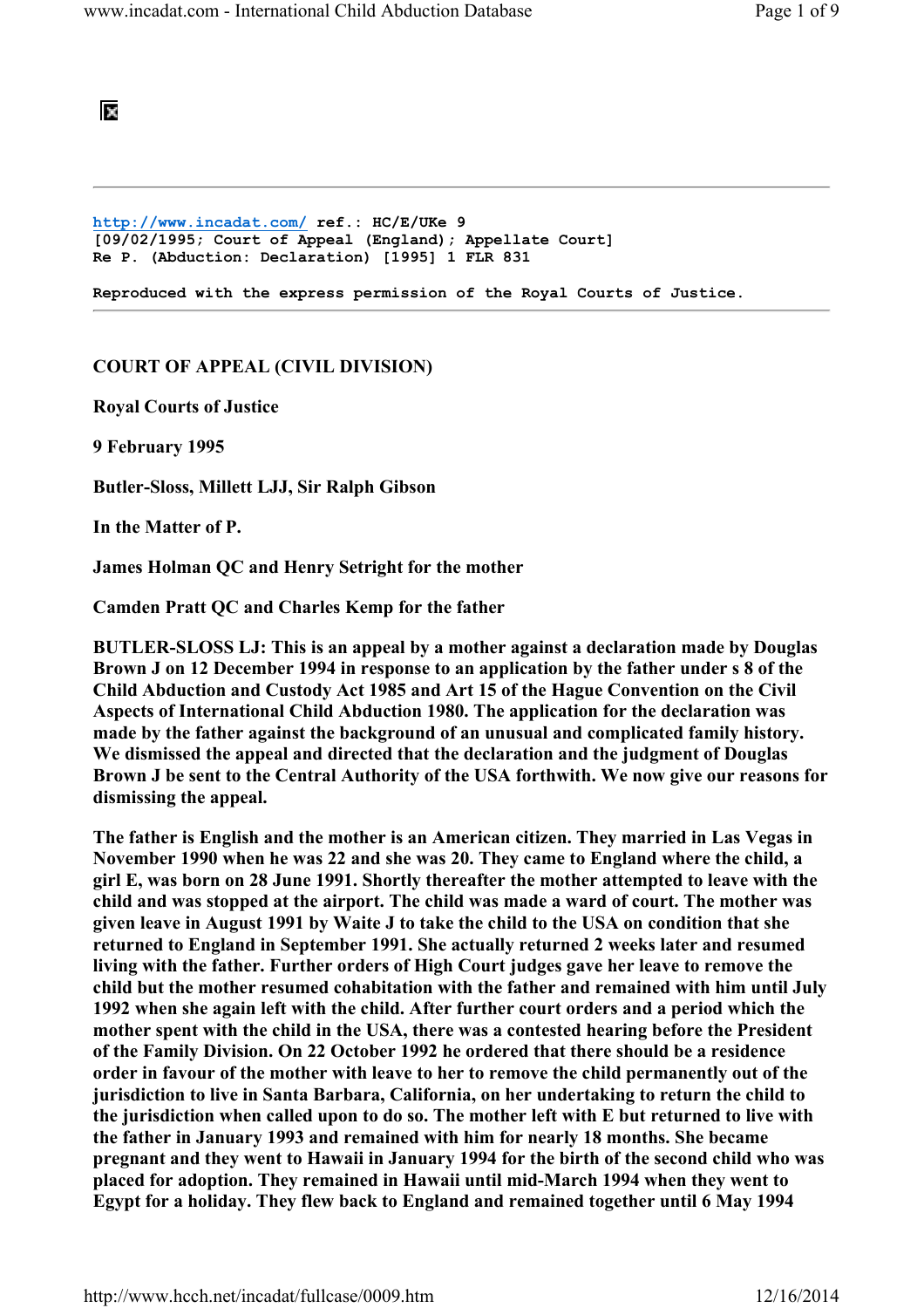when the mother flew to California where she now is. When the parents left in January 1994, E was left in the care of the paternal grandmother in London. On 16 February 1994 the mother's sister flew over and by a deception including a forged letter said to be signed by the mother, the facts of which are fully set out in the judge's judgment, she removed the child from the grandmother and took her to the USA. The mother and father jointly made an application under the Convention, although the mother now asserts that she was party to the removal of E by the sister.

The application under the Convention remains alive and was processed by the Central Authority in the UK, the Lord Chancellor's Department, as the requesting State and was forwarded to the Central Authority of the requested State, the State Department of the USA in Washington. The law of the requested State with which we are concerned however is the domestic law of California, the territorial unit of the Contracting State: see Art 31 of the Convention. While the joint application was received by the State Department, the office of the Attorney-General in California was consulting the State Department about the position of the mother and child in California where the mother has made a guardianship application relying upon the President's order made in 1992 to demonstrate that there is no merit in the father's claims in respect of the child. It appears that in California at least, the production of the President's order has led to a disinclination on their part to accept the Convention application. No steps so far have been taken either by the State Department or the Attorney-General's office in California to put the Convention application before a Californian court and no court is yet seized of the issue. In order to start the machinery of the Convention moving, the representative of the Official Solicitor's office acting on behalf of the Lord Chancellor's Department suggested that a request should be made to England for the High Court to make a declaration under s 8 of the Child Abduction and Custody Act 1985 and Art 15 of the Hague Convention. In response to that request an application was made by the father which was heard by Douglas Brown J. He made the declaration in the following terms:

'It is declared that pursuant to s 8 of the Child Abduction and Custody Act 1985 that the removal of the minor E . . . from the jurisdiction of England and Wales was wrongful within the meaning of Art 3 of the Convention on the Civil Aspects of International Child Abduction.'

In a careful and comprehensive judgment the judge set out the facts based on the affidavit evidence provided to him. He directed himself as to the correct approach to conflicting affidavit evidence and formed firm conclusions adverse to the mother's case from the inferences which he drew from that evidence. The application for a declaration under s 8 (to which I shall refer in a moment) required him to consider the effect of the subsequent history of this family upon the President's order made in 1992 under the Children Act 1989 and whether the order or any part of it was still effective. A decision as to the continuing validity of the direction to allow the mother to remove E permanently from the jurisdiction to California is crucial to a decision as to the rights of custody, if any, to which the father is now entitled under English law and to determine whether he is entitled to the declaration he seeks.

The judge found on the evidence available to him that the mother had voluntarily resumed cohabitation with the father after the 1992 order. The effect of s 11(5) of the Children Act is to bring a residence order to an end where the parties have subsequently resumed cohabitation. Section 11(5) states:

'Where-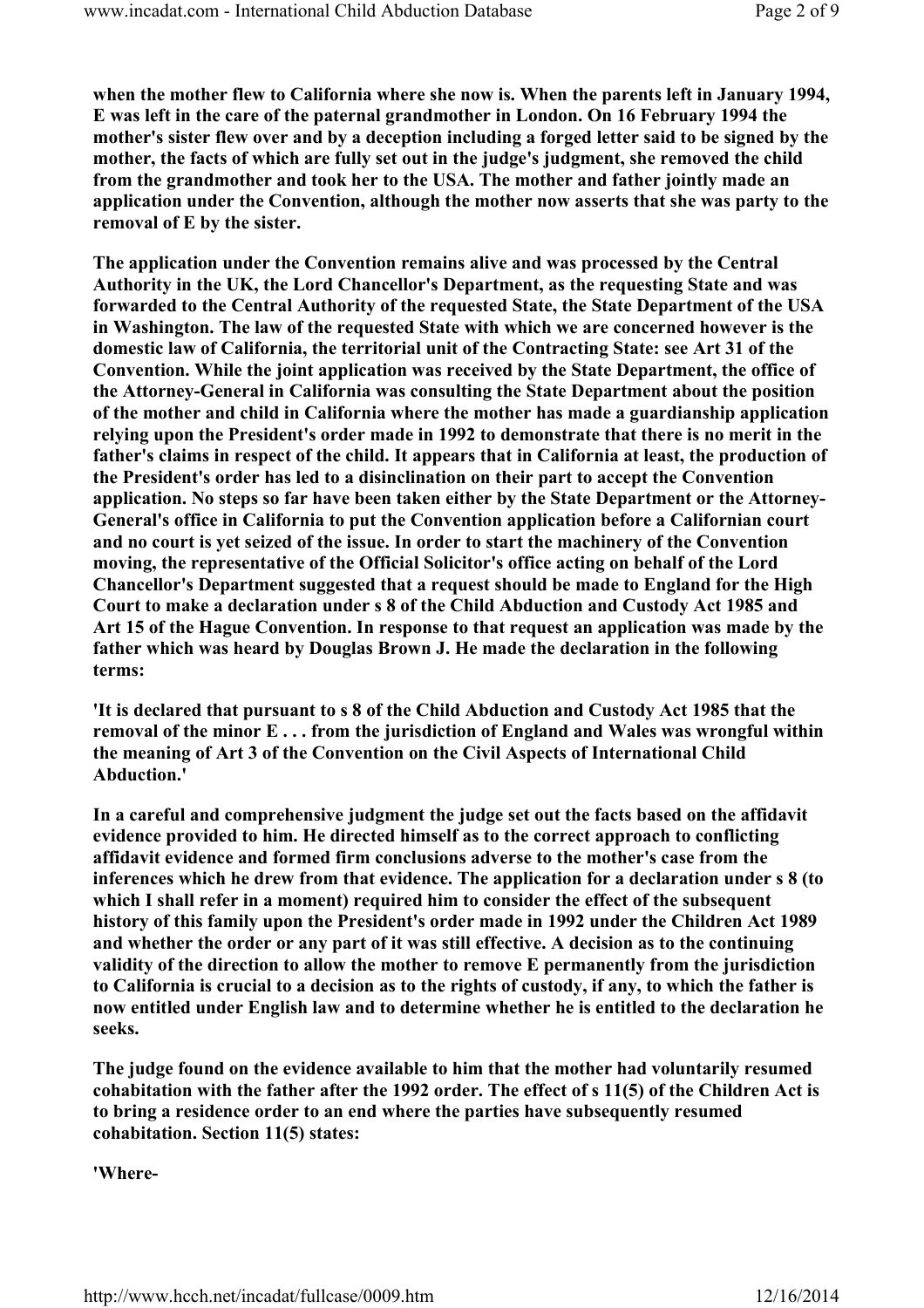(a) a residence order has been made with respect to a child; and

(b) as a result of the order the child lives, or is to live, with one of two parents who each have parental responsibility for him, the residence order shall cease to have effect if the parents live together for a continuous period of more than six months.'

Both these parents had parental responsibility and the judge found that they had cohabited for over 15 months. Once the residence order ceased to have effect the judge found that the leave to take the child out of the jurisdiction also lapsed and ceased to have effect. The 1992 order was no longer valid. The relevant date for the removal of the child is 16 February 1994. On the evidence before the judge the child had been, according to English law, ordinarily resident in England with both parents from January 1993, if not indeed from birth, until her removal in February 1994. The departure of her parents without her to Hawaii had no effect upon that residence.

Section 8 of the 1985 Act provides the jurisdiction for the English court to make a declaration in a Convention case:

'The High Court or Court of Session may, on an application made for the purposes of Article 15 of the Convention by any person appearing to the court to have an interest in the matter, make a declaration or declarator that the removal of any child from, or his retention outside, the United Kingdom, was wrongful within the meaning of Article 3 of the Convention.'

Article 15 of the Hague Convention is as follows:

'The judicial or administrative authorities of a Contracting State may, prior to the making of an order for the return of the child, request that the applicant obtain from the authorities of the State of the habitual residence of the child a decision or other determination that the removal or retention was wrongful within the meaning of Article 3 of the Convention, where such a decision or determination may be obtained in that State. The Central Authorities of the Contracting States shall as far as practicable assist applicants to obtain such a decision or determination.'

In order to comply with the request from the Central Authority for a declaration and to come within the definition in Art 3, the judge made findings as to the habitual residence of the child prior to her removal, the father's rights of custody and the breach of those rights by the mother and declared that the removal was wrongful.

On appeal, Mr Holman QC for the mother raises a question of jurisdiction which was not raised before the judge and is the only point on appeal. He argued that the judge had no jurisdiction, alternatively ought not, to make a decision as to habitual residence of the child within the meaning of the Convention since that issue was exclusively one for the court in California where the child now is. He did not take issue on the other findings of the judge. His primary argument is that the declaration does not fall within the ambit of Art 15. If there is jurisdiction to grant a declaration, inherent in which is a finding of habitual residence, one of the major issues in the proposed Californian proceedings, the English court as a matter of policy ought to decline to deal with the matter which the Convention requires to be decided by the requested State, the USA. He expressed concern that a decision by this court would either embarrass the Californian court seized of the case or the English decision might be over-influential or even conclusive in the eyes of the administrative authorities or the Central Authority without ever being placed before an American court.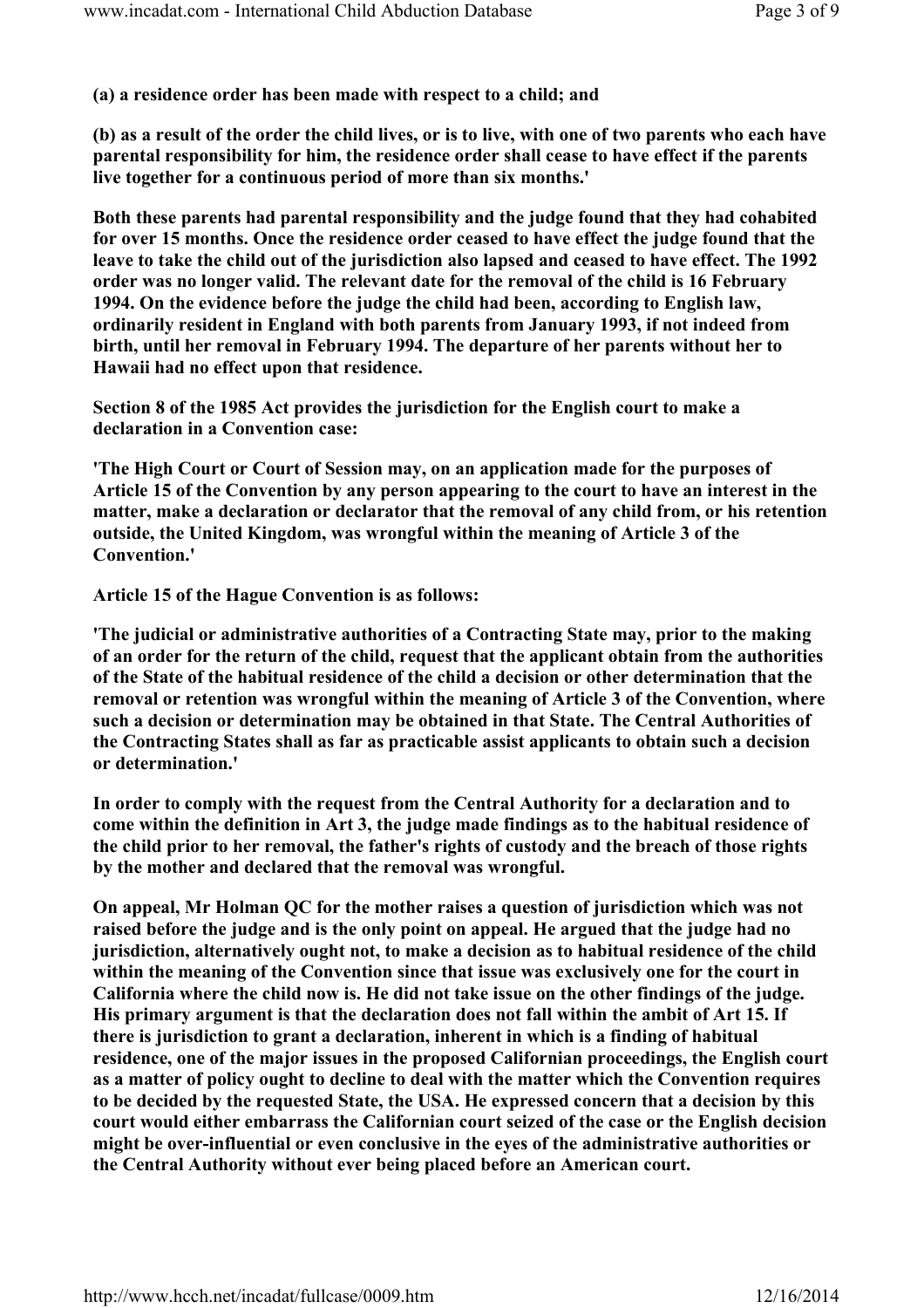He developed a persuasive argument that the request did not comply with Art 15 and ought not to have been entertained. No decision had been made by the judicial or administrative authorities as to the habitual residence of the child which was a precondition of a request under Art 15. This was a request by the Central Authority which was premature and not within the ambit of Art 15.

It is not necessary for the decision in this case to explore whether an application in the present circumstances can or cannot be made under the umbrella of Art 15. I am satisfied that the jurisdiction to comply with the request is to be found in the words of s 8 which clearly contemplates applications for the purpose of Art 15 to be made by any person appearing to the court to have an interest in the matter and not limited to the applicant or to the circumstances within a narrow definition of Art 15.

Swinton Thomas J in Re J (Abduction: Ward of Court) [1989] Fam 85, sub nom Re J (A Minor) (Abduction) [1990] 1 FLR 276 made a declaration that the removal of a ward of court from the jurisdiction was wrongful within the meaning of Art 3 of the Convention. The child had been removed to the USA by the mother without leave of the court. The application was made by the applicant father at the suggestion of the Lord Chancellor's Department as the Central Authority of the UK. The judge found that s 8 was permissive and not restrictive and did not preclude the court from making a declaration at an earlier stage. I agree with the decision arrived at by Swinton Thomas J but disagree with his view that it was based upon the inherent jurisdiction. In my judgment in Re J as in the present case s 8 was the basis for the jurisdiction and the declaration could properly be granted without recourse to the inherent jurisdiction of the High Court.

Should such a declaration be made? Section 8 presupposes that this court will tread the path which will also be trodden by the Californian court and we would not presume to do so unless asked. The purpose of Art 15 goes to the obligation of the State to comply with the request. In a situation falling directly within Art 15 the requested State may have made a firm or provisional finding or made an assumption that the habitual residence is English. In the present appeal the request is at an earlier stage, where the Central Authority of the USA faced with the 1992 English order and a complicated matrimonial history seeks our assistance before placing the application before the judicial authorities. In the interests of comity it is proper for us to assist when called upon to do so. In the general run of cases on such a request made before there is a decision or assumption by the requested State as to where is the habitual residence of the child, it would be preferable for the English court, if the facts permit, to make a declaration upon the assumption that the habitual residence is in England, rather than making a specific finding on an issue still in dispute in the other State. The issue properly to be the concern of the English court under the Convention is whether an applicant parent had rights of custody according to English law at the time of the removal. In order to make a declaration however under s 8 that the removal or retention was wrongful, the English court would also have to make a provisional decision about breach, although that too is a matter within the jurisdiction of the other State. The request for a declaration makes it inevitable that the English court will have to consider, however provisionally, issues which are to be decided in another place, unless the English court always declines to make a declaration which Parliament has given jurisdiction to the court to make. In my view as a question of policy the English court should not debar itself from its power to grant a declaration at the request of another signatory to the Convention. In my view the approach of the Lord Chancellor's Department, or more particularly the Official Solicitor on their behalf, to the problems of English law faced by the Central Authority of the USA in this case was helpful and the advice to seek a declaration sensible. The judge on the application was justified in granting the declaration.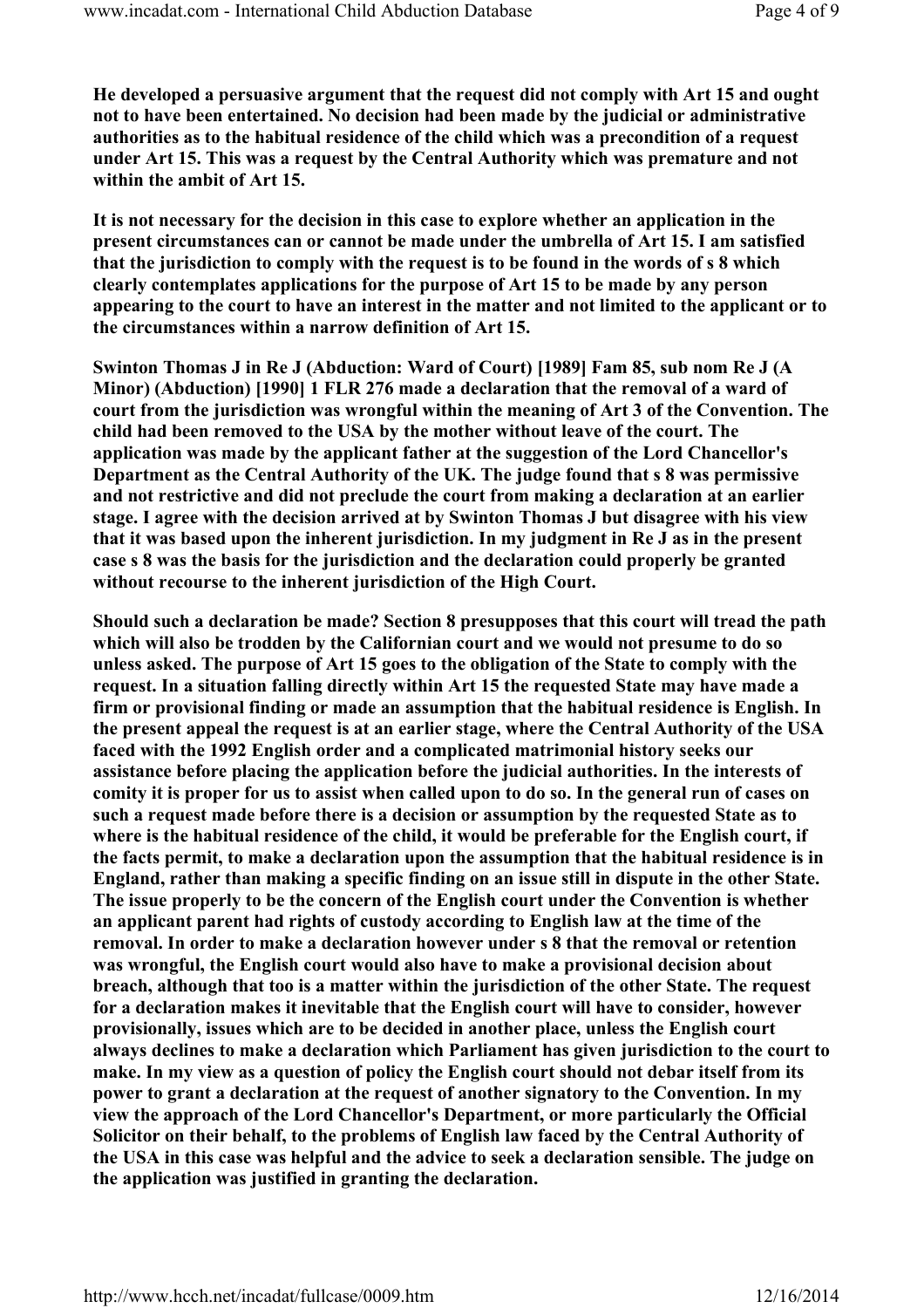The only question which remains is whether he should have made findings as to habitual residence. On the particular facts of this case with the existence of the 1992 order the judge, on being asked to make a declaration, had no alternative but to grasp the nettle and make his findings on habitual residence. If he did not on the facts of this case, he could not make a declaration nor assist the requested State. A finding of cohabitation and habitual residence of the mother was crucial to the decision as to the present status of the 1992 order and he was not in a position to assume habitual residence as one might on other facts.

I do not however consider that his judgment and its clear conclusions based upon the written evidence available to him will be misunderstood in the USA. That jurisdiction has received a Convention application from the father and will deal with it as appropriate. The judicial or administrative authorities faced with the judgments from the English courts and the declaration will accept as little or as much of them as they choose. We are not trespassing upon their jurisdiction in these judgments. They know, as we know, that the decision whether the removal or retention of this little girl was wrongful within the definition of Arts 3 and 5 and whether Art 12 is to apply is theirs and theirs alone. Douglas Brown J made this point clearly at p 26 of his judgment and I make it again. I have no concern that our judgments will be misunderstood or misapplied in the USA.

MILLETT LJ: The child in this case was born in England in June 1991. The history of her life so far has been related by Butler-Sloss LJ and I need not repeat it. In February 1994 she was removed from this country in unusual circumstances and taken to live with her mother and her maternal grandparents in California. The father applied to the Lord Chancellor's Department for assistance in procuring the return of the child to this country under the provisions of the Hague Convention on the Civil Aspects of International Child Abduction.

The case was investigated by the District Attorney's office for the district of Santa Barbara which reported that the mother claimed to have a custody order of the English court. In due course his office was provided with a copy of an order of the President of the Family Division which had been made in October 1992. That order contained a residence order in favour of the mother and gave her leave to take the child permanently out of the jurisdiction to live with her in California. Not surprisingly, the Attorney-General for California reported to the Lord Chancellor's Department that it appeared to him that the mother's action in bringing the child to California was authorised by that order. Accordingly, he did not think that he could proceed under the Hague Convention as the child had not been wrongfully removed from England or retained in California.

In the course of discussions on the telephone between a representative of the Lord Chancellor's Department and her counterpart in the State Department in Washington, the English official suggested that an application should be made to the English court to determine whether, having regard to the President's order, the removal of the child from this country had been wrongful. Criticism has been made of her for making this suggestion, but in my view the criticism is misplaced. The official in question was doing no more than her duty in helping her counterpart in the USA by suggesting a practical solution to a problem arising from the existence of an order of the English court.

As a result of this discussion, the father applied for a declaration under s 8 of the Child Abduction and Custody Act 1985 ('the 1985 Act') that the removal of the child from the jurisdiction in February 1994 was wrongful within the meaning of Art 3 of the Hague Convention. This depended on whether the President's order of October 1992 was still in force 14 months later despite all that had happened in the meantime. In considering that question, the judge asked himself the following questions: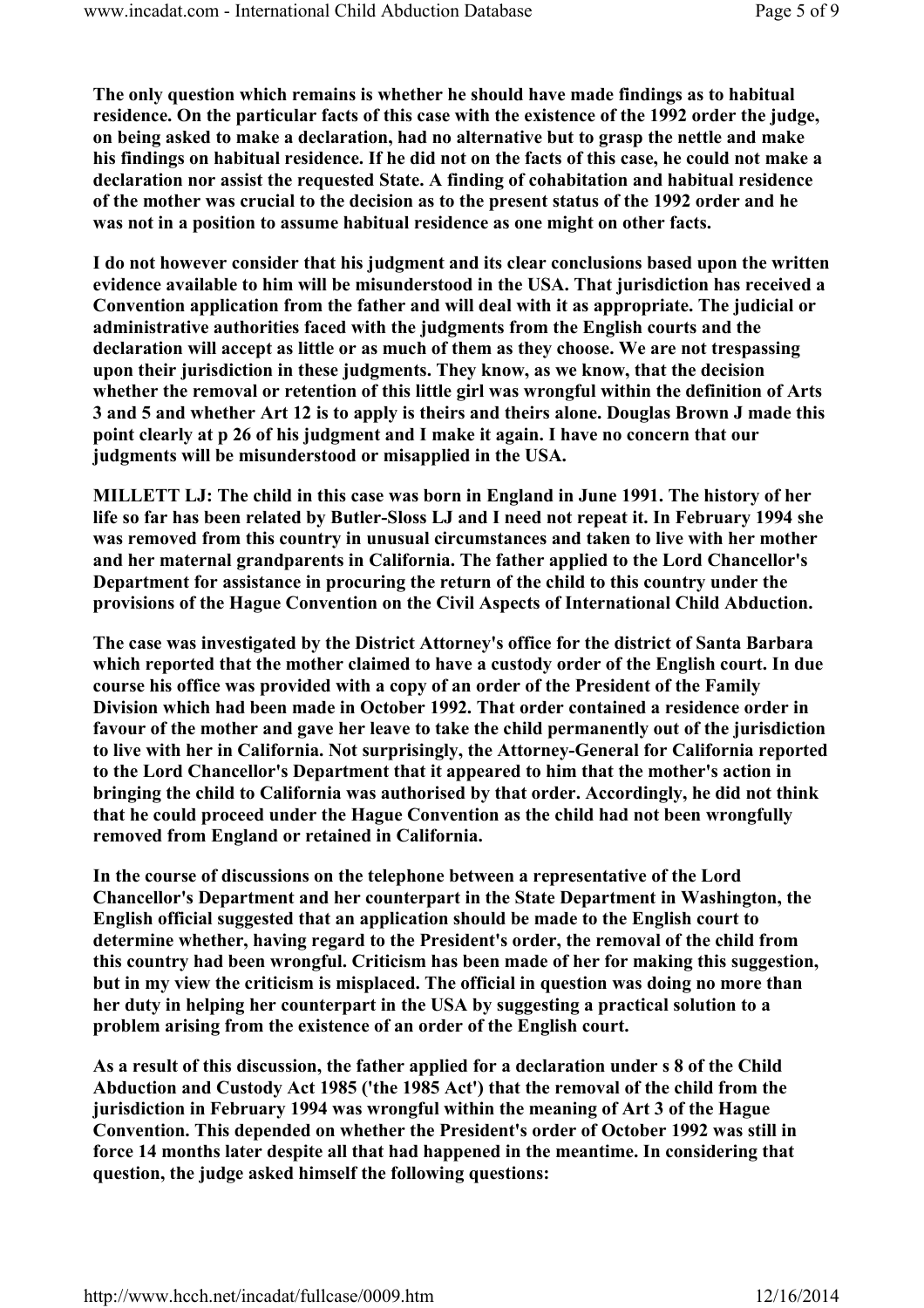(1) Was the child habitually resident in England on the date of her removal?

(2) Did the father have rights of custody in respect of the child on that date?

(3) Was he exercising those rights immediately prior to her removal?

(4) Was the child removed in breach of those rights?

The judge also considered whether or not to exercise his discretion to make the declaration sought. He answered all those questions in the affirmative and declared that:

'. . . the removal of the minor . . . from the jurisdiction of England and Wales was wrongful within the meaning of Art 3 of the Convention on the Civil Aspects of International Child Abduction.'

The mother now appeals that order. She does not suggest that it was wrongly made on the evidence before the judge nor, as I understand it, is she unduly concerned by the judge's finding that in the events which happened the President's order had ceased to have effect by February 1994. Her concern is that the concept of wrongful removal under the Convention means removal in breach of rights of custody attributed to a person under the law of the State where the child was habitually resident immediately before the removal; that the judge's declaration necessarily involves a finding that the child was habitually resident in England immediately before her removal; and that although, as she recognises, this will not operate as res judicata, nevertheless it may embarrass her in the Californian courts where she wishes to argue, on fuller evidence than was available in England, that the child was already habitually resident in California at the time of her removal from England in February 1994.

In Re F (unreported) this court held that the construction of expressions in the Convention such as 'rights of custody' and 'breach' is a matter for the courts whose jurisdiction under the Convention has been invoked, that is to say, the courts of the requested State. The only question which falls to be answered by reference to the domestic law of the requesting State is what rights, if any, in relation to his child, and in particular what rights to determine the child's place of residence, were possessed by the deprived parent under the domestic law of that State at the time of the child's removal.

Similar considerations apply to the child's place of residence. The question whether the child was habitually resident in the requesting State within the meaning of Art 3 of the Convention immediately before removal is exclusively a matter for the requested State. If disputed it will have to be resolved by that court on the evidence available to it, and by applying its own understanding of the meaning of 'habitual residence' in the Convention. In determining the question he was asked to decide, the judge in the present case had to decide whether the President's order was still in force. That was a pure question of English domestic law which did not depend on the meaning of any expression in the Convention. If and insofar as it may have required the judge to form a view whether the child was habitually resident in England immediately before her removal, that too was a pure question of English domestic law which did not depend on the Convention.

A declaration that the removal of a child from England was wrongful within the meaning of Art 3 of the Convention presupposes that the child was habitually resident in England within the meaning of the Convention at the time of the removal, but it does not necessarily involve a final determination of that fact. It may be based on a concession, assumption or provisional finding to that effect. Even if it is based on a finding, as it was in the present case,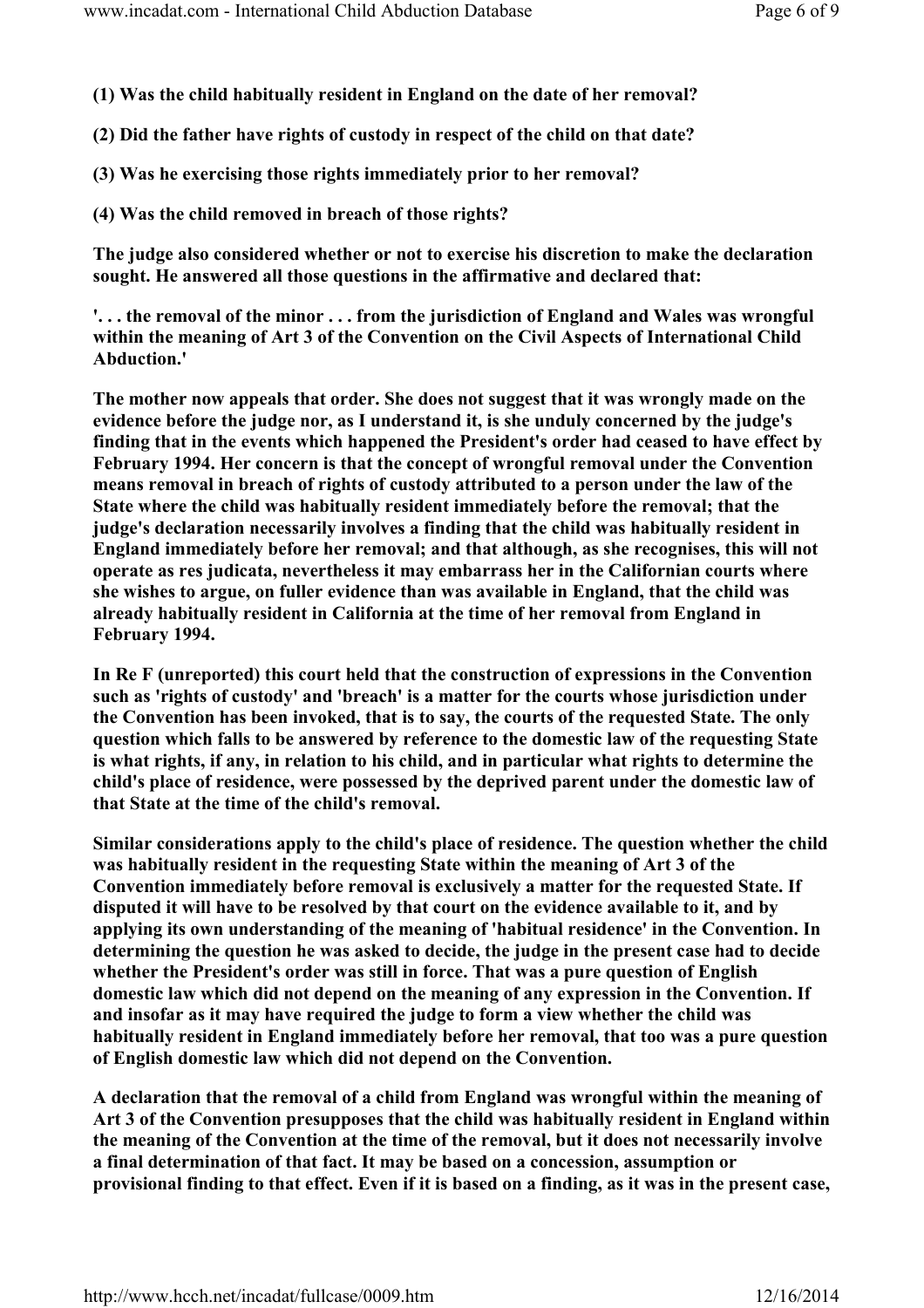that finding will depend upon the meaning ascribed to the expression 'habitual residence' in the Convention as a matter of English law.

I do not wish to suggest that the meaning of habitual residence in English domestic law differs in the least from the meaning which an English court would ascribe to that expression in the Convention, or that the courts of England and California would interpret the Convention differently. I am, however, concerned to make the point that when it comes to determining where the child was habitually resident in February 1994 the questions which the courts of England and California will have had to decide are technically different questions. The English court had to decide whether the child was habitually resident in England according to English domestic law (if that was relevant to the continued subsistence of the President's order) or according to the meaning which English law ascribes to that expression in the Convention (if this was otherwise material to the application of Art 3). The Californian court will have to decide whether she was habitually resident in England according to the meaning which Californian law ascribes to that expression in the Convention. I can see no reason why the finding of the judge below should embarrass the Californian court or impede the mother in putting forward her case in that court.

Before us, four questions were raised. I can deal with them quite briefly. I shall take them in turn.

(1) Has the English court jurisdiction to make a declaration of wrongful removal under s 8 of the 1985 Act in the absence of a request from the appropriate judicial or administrative authority of the requested State?

Butler-Sloss LJ has set out the provisions of s 8 of the Act and Art 15 are of the Convention and I need not repeat them. The mother submits that the court cannot grant a declaration under s 8 unless the conditions of Art are satisfied, and in particular unless the application is made at the request of the judicial or administrative authority of the requested State. In my judgment that is not correct. Where the request does not emanate from the appropriate authority of the requested State, the Central Authority of the requesting State is under no obligation to assist the applicant to obtain the declaration. But it is not a precondition of the exercise of the jurisdiction conferred by s 8 of the 1985 Act that the procedure laid down by Art 15 of the Convention has been followed. Section 8 speaks of an application 'for the purposes of Article 15' not of an application 'made in accordance with the provisions of Article 15', and in my view the choice of words is deliberate. The jurisdiction of the English court cannot sensibly be made to depend on an investigation into the status under a foreign system of the authority which initiated the request, and Parliament cannot sensibly have intended that in case of doubt the English court should delay entertaining the application until a letter or further letter of request has been obtained.

In my judgment 'the purposes of Article 15' does not mean 'for the purpose of enabling the Central Authority to satisfy a request made in accordance with Art 15'. It means 'for the purpose of satisfying, either immediately or in due course, the appropriate judicial or administrative authorities of the requested State that the removal was wrongful by the law of the requesting State'. In the present case the application was initiated by the State Department in Washington and there is no evidence that it was made at the request of the judicial or administrative authorities in California; but it was made in order to satisfy them (and the Californian court in due course) that the President's order did not authorise the mother to remove the child from the jurisdiction in February 1994. It does not matter whether its immediate purpose was to persuade the Attorney-General of California to proceed, or whether its purpose was to provide evidence on which the Californian court could act; either would in my view fall within the words of s 8.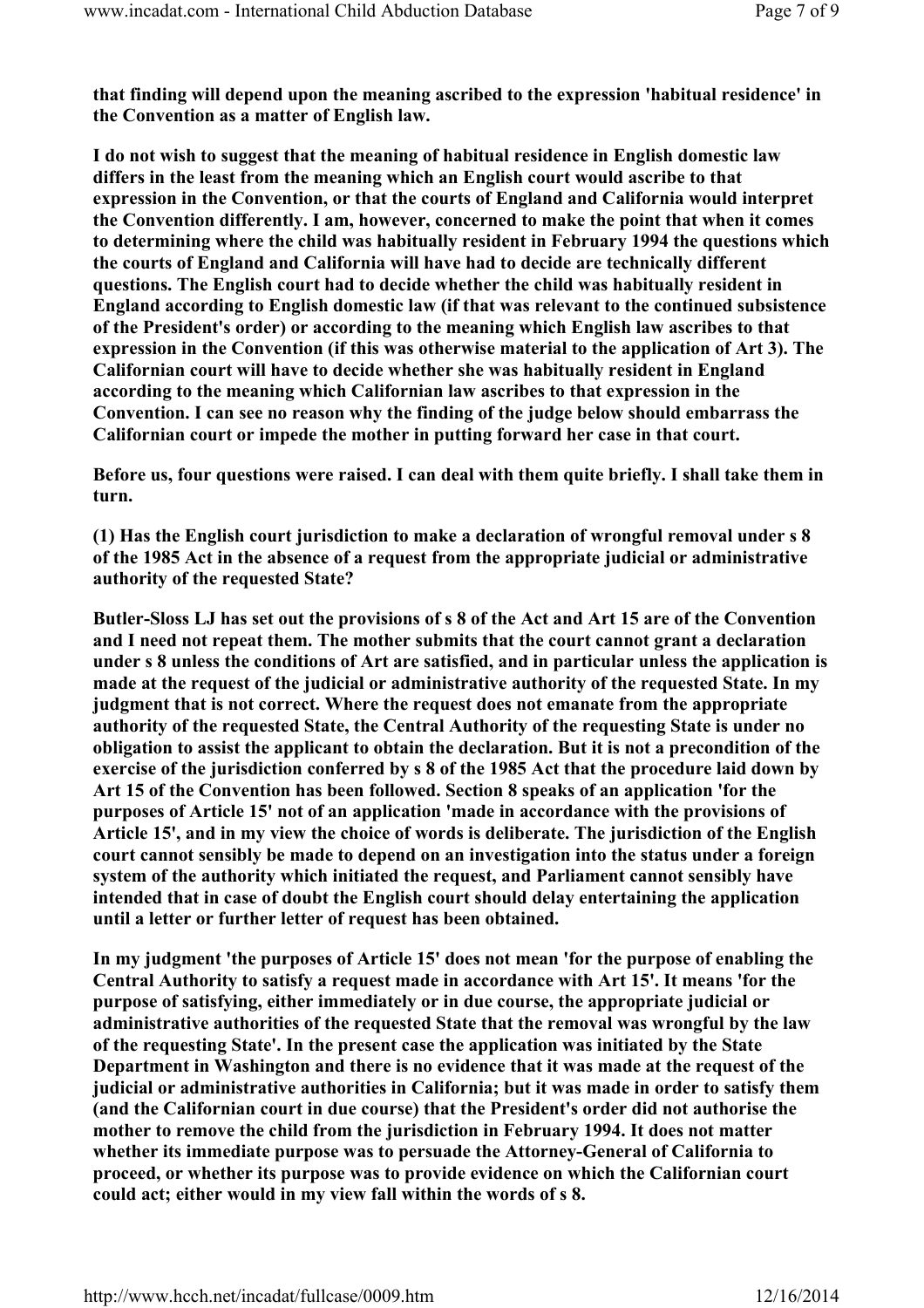In Re J (Abduction: Ward of Court) [1989] Fam 85, sub nom Re J (A Minor) (Abduction) [1990] 1 FLR 276 Swinton Thomas J held that s 8 was an enabling section which did not exclude the inherent jurisdiction of the court. He felt unable to grant the declaration under the section because, in his view, it was not sought 'for the purposes of Article 15'. I do not find it necessary to consider whether that was a correct finding on the facts of that case or whether he did not take too narrow a view of the statutory jurisdiction. The existence of the statutory jurisdiction depends in my view on the purpose for which the declaration is sought and not on the source of the initiating request. If it is sought for a proper purpose it can be granted under s 8; if it is not sought for a proper purpose it should not be granted at all.

(2) Has the English court jurisdiction to grant a declaration under s 8 when it has not yet been agreed or determined by the courts of the requested State that the child was habitually resident in England at the time of the removal?

The jurisdiction conferred by s 8, with its reference to 'the purposes of Article 15', presupposes that the child was habitually resident in England at the time of the removal. But it does not follow that the court must make a finding to that effect. The court may be content to assume it. In a proper case the court can assume the facts on which its own jurisdiction depends.

I would be most unwilling to hold that Art 15 can be invoked by the requested State only once the child's place of habitual residence has been determined. The inconvenience of such a ruling is readily demonstrated by the facts of the present case. The ascertainment of the child's habitual place of residence in February 1994 may involve long and complex investigation. From the point of view of the Californian court, however, the President's order would appear to make such an investigation unnecessary. Either the child was already habitually resident in California, or she was habitually resident in England and was removed to California in the exercise of rights conferred by the order. In either case there was no room for the operation of the Convention. It would be most inconvenient if the Californian court could not ask the English court to determine the effect of the President's order, making any necessary assumptions about the child's place of habitual residence. I would read the words 'the State of the habitual residence of the child' in Art 15 as meaning 'the State of which the child is assumed or alleged to be habitually resident' and not as 'the State of which the child has been found to be habitually resident'.

(3) Should the English court make findings of habitual residence where this is disputed and is likely to be relitigated in the requested State?

I do not think it is possible to lay down any general rule. It will often be sufficient to assume that the child was resident here rather than decide it, and if so this will probably be the better course. Where the declaration is based on an assumption, this will be apparent from the judgment, but in order to prevent misunderstanding it may be advisable to include an appropriate recital in the order. This course was not open to the judge in the present case, since the fate of the President's order and the habitual residence of the child were bound up with each other.

(4) Can this court interfere by including a recital to such effect in the order made below?

In my judgment this court cannot interfere. The inclusion of such a recital would not be correct, since the judge did not base his decision on any assumption. The mother's real complaint is that the judge did make findings of habitual residence. We cannot interfere on that ground because: (1) the appeal is against the order not the judgment; and (2) the mother raised no objection to the judge adopting the course he did. It was open to the